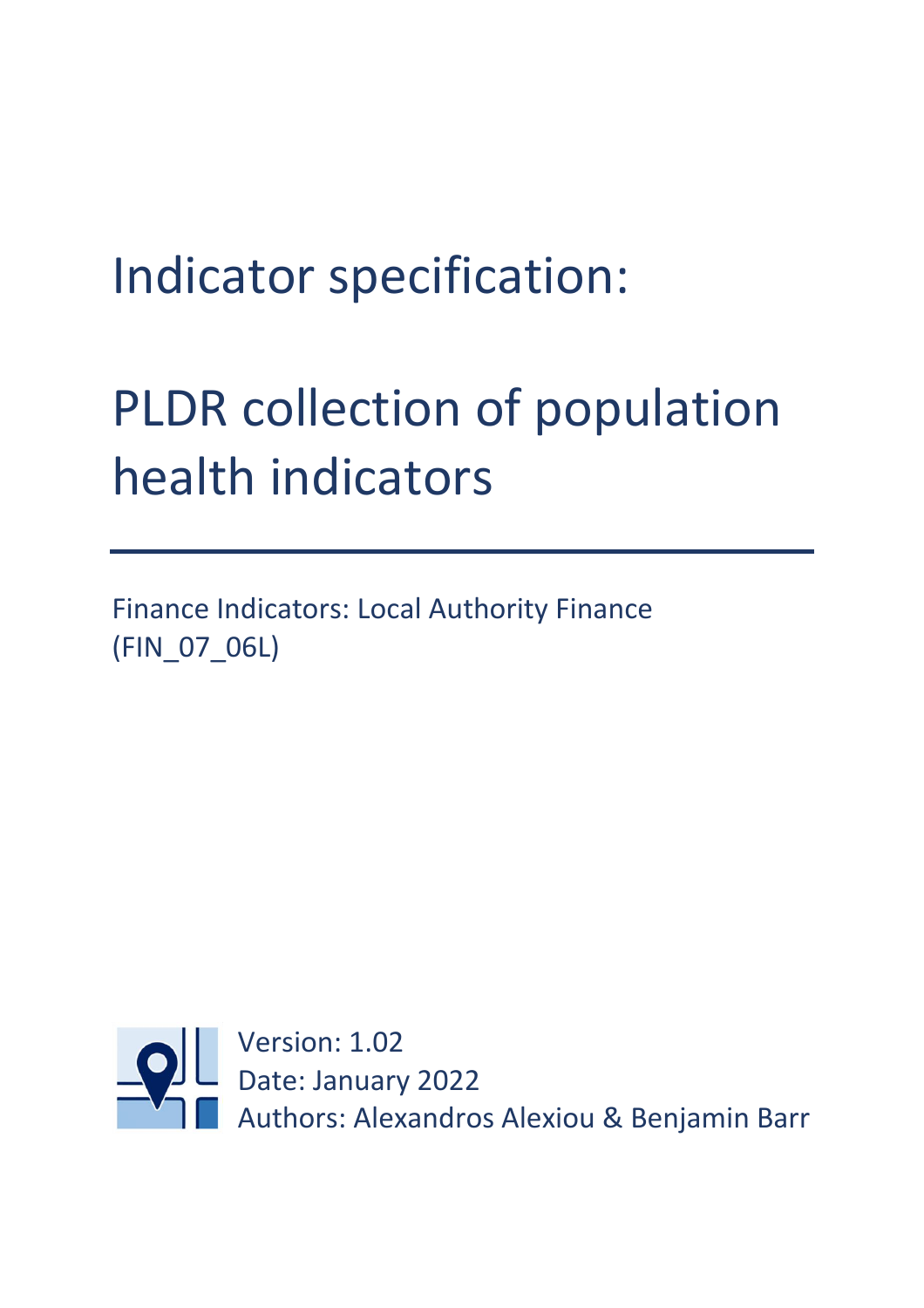



## **Overview**

#### **Indicator title**

Local Authority Finance: Net Current Expenditure – Children Social Care services, Lower Tier (FIN\_07\_06L)

 $\overline{a}$ 

#### **Indicator family name**

Local Authority Finance

#### **Summary**

This indicator describes the annual net expenditure for Children Social Care services provided by every Lower Tier Local Authority in England between 2011-12 and 2020-21. The net expenditure for Children Social Care services is defined as the total (gross) Children Social Care services expenditure minus any income that may be related to delivering these services, such as sales, fees and charges.

#### **Technical description**

The indicator was compiled from annual revenue outturn estimates of Local Authority (LA) revenue expenditure and financing. The net expenditure for Children Social Care services is defined as the gross service expenditure minus any income that is related to delivering these services, in particular a) Sales, fees and charges and b) Other types of income. Expenditure values are given on the basis of financial years, i.e. from April  $1<sup>st</sup>$  to March  $31<sup>st</sup>$ . Values are expressed in thousands  $(E)$ . Since some services are provided in Upper Tier and others in Lower Tier LAs, individual spending figures from Upper Tier LAs were distributed to Lower Tier LAs based on annual population ratios. Expenditure values from historic LA geography have been referenced to the 2020 LA geography. This includes changes in name/codes, merges, or splits of old LAs to new LAs based on population ratios for that year. The service expenditure is expressed as the total amount as well as per capita, for direct comparisons. However, expenditure figures were not adjusted for inflation. Note that at the time of publication, revenue outturns are missing for the financial year 2020-21 for the following 8 Local Authority Districts and 3 Unitary Authorities:

- Reading
- Slough
- Bromsgrove
- Redditch
- Medway Towns
- Corby
- East Northamptonshire
- Cannock Chase
- Surrey Heath
- North Warwickshire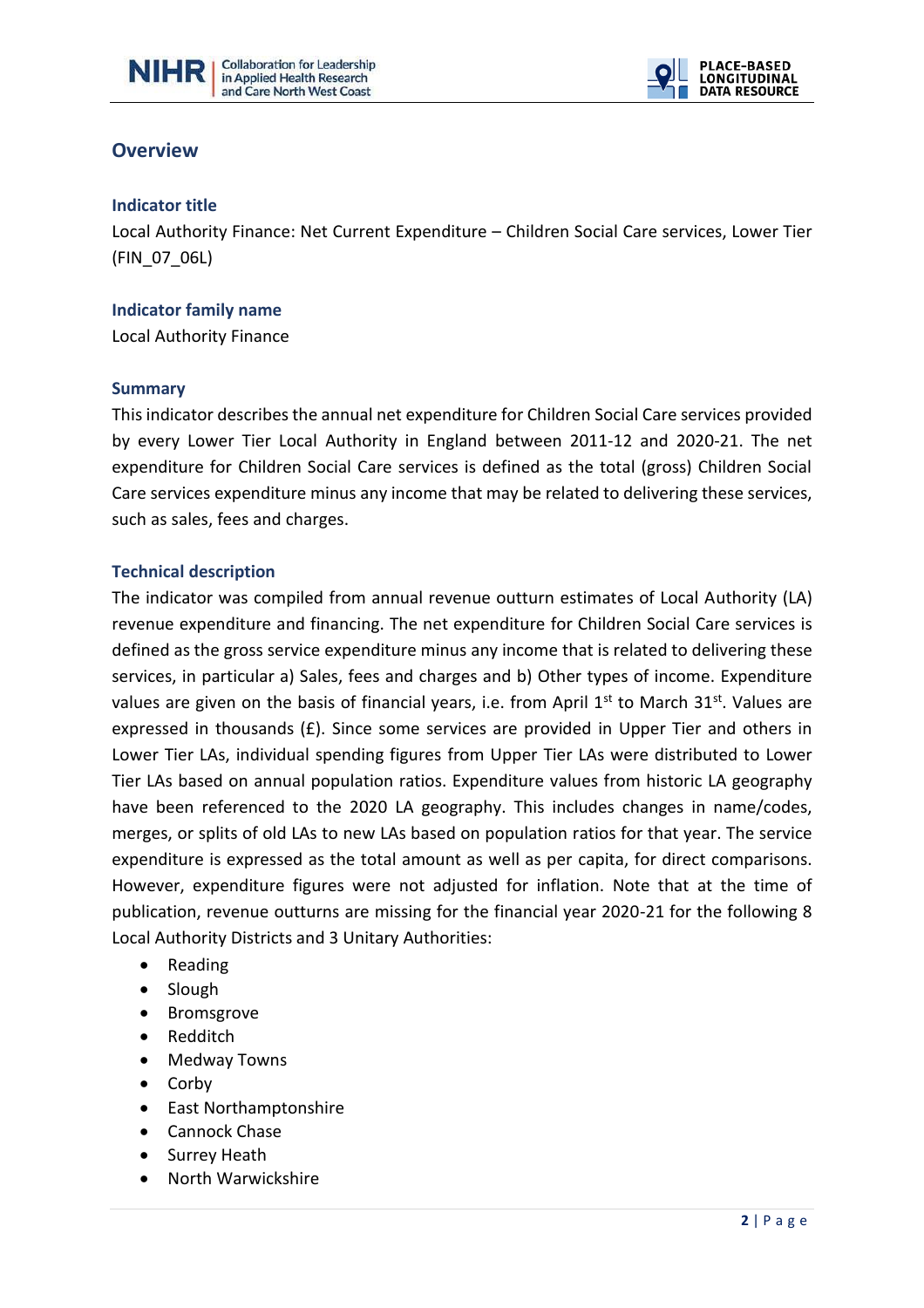



#### • Nuneaton & Bedworth

Missing data from these authorities are denoted with NA.

 $\overline{a}$ 

#### **Unique Identifier**

FIN\_07\_06L

## **Construction**

#### **Data sources**

Outturn revenue data of LAs in England are published annually by the *Local Government Finance - Data Collection Analysis and Accountancy* division of the *Department for Communities and Local Government*. The Local Authority Net Current Expenditure figures were extracted from the *Revenue Outturn Summary* datasets. The collection of datasets and additional information about LA revenue outturn data estimates can be found at: [https://www.gov.uk/government/collections/local-authority-revenue-expenditure-and](https://www.gov.uk/government/collections/local-authority-revenue-expenditure-and-financing)[financing.](https://www.gov.uk/government/collections/local-authority-revenue-expenditure-and-financing) Data before the financial year 2007/08 were obtained directly through Freedom of Information requests.

#### **Construction of LA-level data**

Some services are provided in Lower and some in Upper tier local authorities (e.g. at County level). LA spending figures thus includes both Upper Tier (UTLA) and Lower Tier (LTLA) authorities (i.e. 151 and 314 respectively in England as of April 2020). In order to provide a common denominator for direct comparisons with other types of data, LA expenditures were distributed from Lower to Upper and from Upper to Lower. Further expenditures on specific services also includes spending from "other" authorities. In particular, these are:

- The Greater London Authority
- Combined Authorities
- Police and Crime Commissioner and Chief Constable Authorities
- Fire and Rescue Authorities
- Waste Authorities
- Transport Authorities

All spending by all of the above types of authorities has been included in the calculations of the total LA-level service expenditure, and has been referenced either to LTLAs or UTLAs. Note that the only type of authority for which expenditures have not been taken into account are Park Authorities (however, these show generally low levels of expenditure, mainly within the Cultural and Related services and Central Services). Also note that many of these special local authorities have been abolished and their services incorporated (in part or in whole) into other administrations (for instance Transport Authorities' services have been transferred to Combined Authorities).

The specific methodology by which the total levels of expenditure per service category are calculated for each Local Authority is as follows: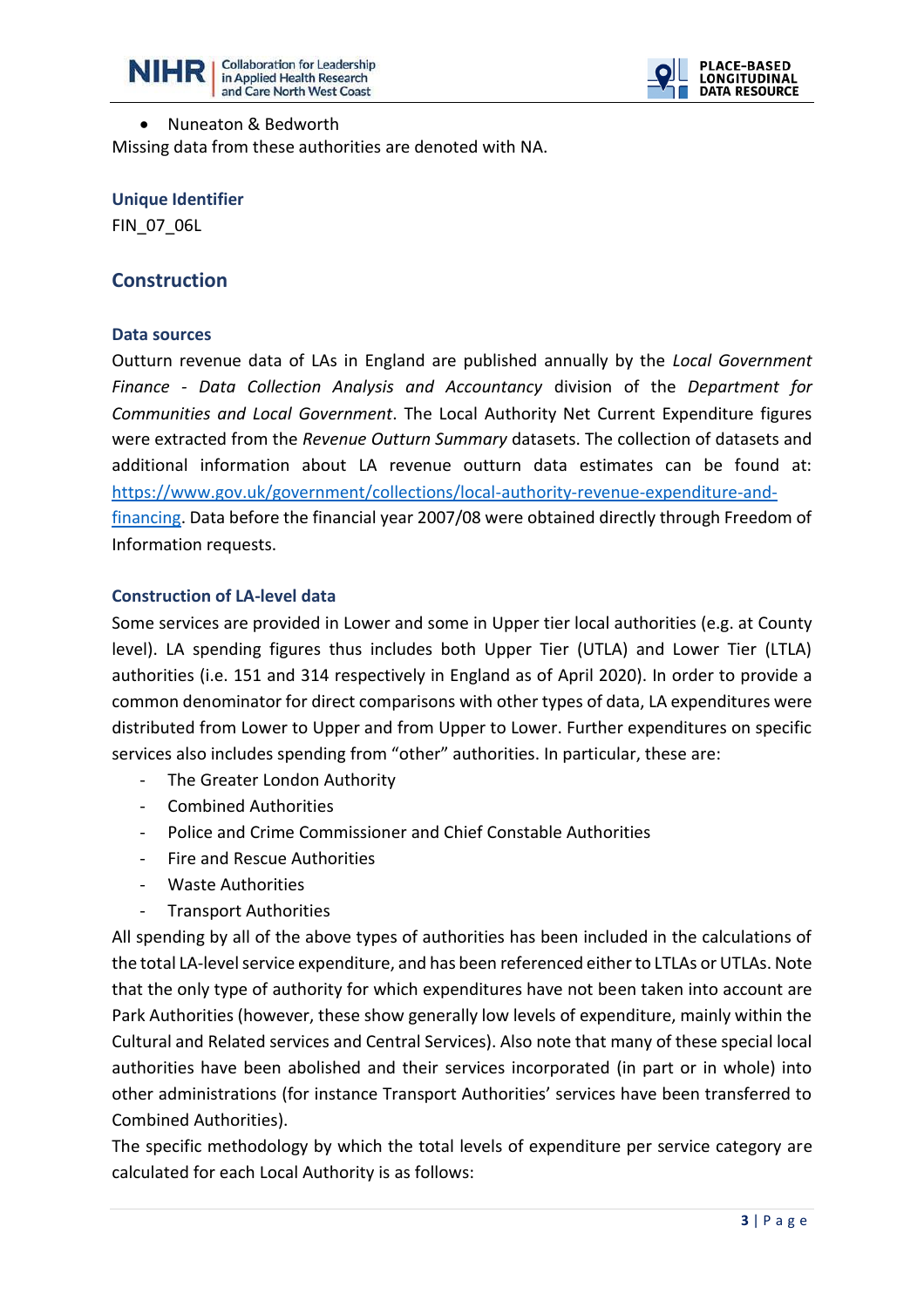

LTLA Methodology: Shire Counties' expenditures were disaggregated to Shire Districts by means of population-based ratios, i.e. annual expenditure was distributed to LTLAs based on their share of population, derived from their total population estimates for that particular year (Source: ONS).

 $\overline{a}$ 

The Greater London Authority expenditure was distributed to London Boroughs by means of distributing expenditure according to population. Expenditures from Combined Authorities, Police Authorities, Fire and Rescue Authorities, Waste Authorities and Transport Authorities were also attributed to LTLAs by means of distributing expenditure according to population for that year. All the above expenditures are aggregated and added to the recorded LTLA service expenditure in order to produce the estimated total service expenditure for that LA.

For the construction of LTLA measures, all expenditure values from historic LA geography have been referenced to the 2020 LA geography. This includes changes in name/codes, merges, or splits of old LAs to new LAs based on population ratios for that year. For instance, after 2009 the (upper tier) Cheshire County Council and the (lower tier) 6 Cheshire Local Authority Districts were abolished and replaced by two new unitary authorities, Cheshire East and Cheshire West and Chester. In order to calculate the "would-be" Cheshire East's spending figures in 2008, values for the 3 of the 6 historic districts that formed Cheshire East as well as 47.28% of the historical Cheshire County spending were aggregated.

UTLA Methodology: Shire Districts' expenditures are attributed to Shire Counties by means of aggregating. Expenditures from the Greater London Authority, Combined Authorities, Police Authorities, Fire and Rescue Authorities, Waste Authorities and Transport Authorities have been disaggregated to UTLAs by means of population ratios, and referenced to the 2020 Local Authority geography, similarly to the LTLA methodology.

Note that spending categories are not consistent throughout the time period, with the introduction of new services (and removal of others). This also suggests that total expenditure values may not be directly comparable between all years. For instance, Public Health was introduced in 2013, while Court services were removed in 2009.

## **Presentation**

## **Breakdowns**

Time period Financial year (April  $1<sup>st</sup>$  to March 31 $<sup>st</sup>$ ) data: 2011-12 to 2020-21.</sup>

## Geography

Lower Tier Local Authorities (2020 reference).